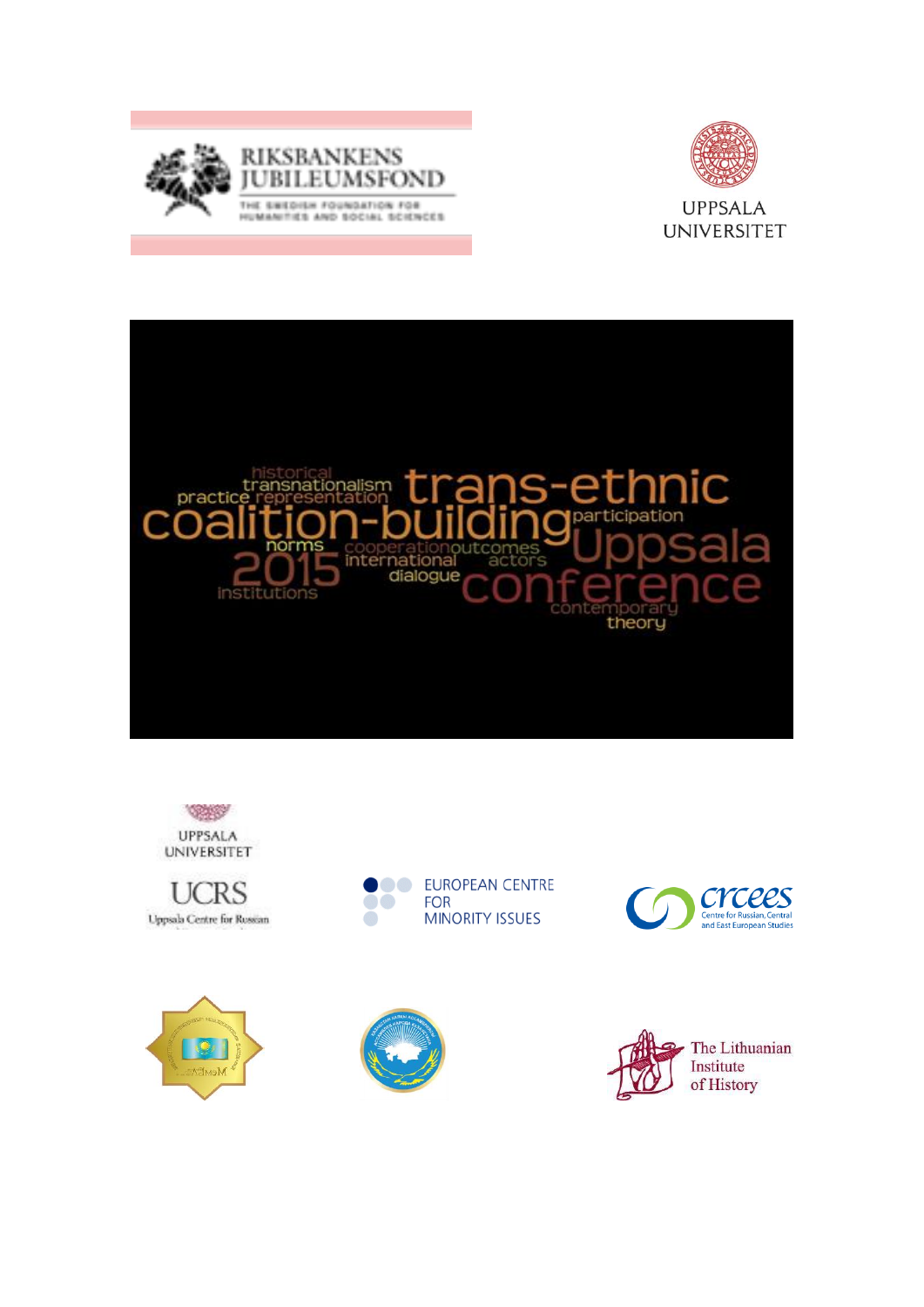# **International Conference: Trans-ethnic Coalition-building within and across States**

# **7-9 January 2015 Main Building, Uppsala University**

# **Programme**

# **Wednesday 7th January**

**From 12.30: Registration (Outside Hall 9, Uppsala University Main Building)**

**13.30: Welcome (Hall 9, Uppsala University Main Building)**

#### **14.00-15.30: Panel Session 1**

Panel I: State-Minority Relationships (Hall 9, Uppsala University Main Building)

Chair: David Smith (University of Glasgow)

Marina Germane (Uppsala University / University of Glasgow) 'Minority coalition-building and the nation-state'

Boris Cilevics (Parliament of Latvia) 'Ethnic dimension of political competition and cooperation in the Baltic States'

Oksana Myshlovka (Geneva Graduate Institute of International and Development Studies) 'The crisis of Russophone Ukraine: investigation of the failure of Russophones to build credible representation in independent Ukraine'

Panel II: Coalition-Building and Ethnic Conflict Regulation: Grassroots Initiatives and Local Approaches (Hall 4, Uppsala University Main Building)

Chair: Vytautas Petronis (Lithuanian Institute of History)

Malkhaz Toria (Ilia State University) 'Informal Actors and the perspectives of Georgian-Abkhazian conflict resolution'

David Matsaberidze (Iv.Javakhishvili Tbilisi State University) 'Application of soft power for inter-ethnic cooperation: pros and cons of prospective economic relations between Tbilisi and secessionist regions of Georgia'

Carol Jean Gallo (University of Cambridge) 'Participatory action research and inter-ethnic conflict transformations in the Democratic Republic of Congo'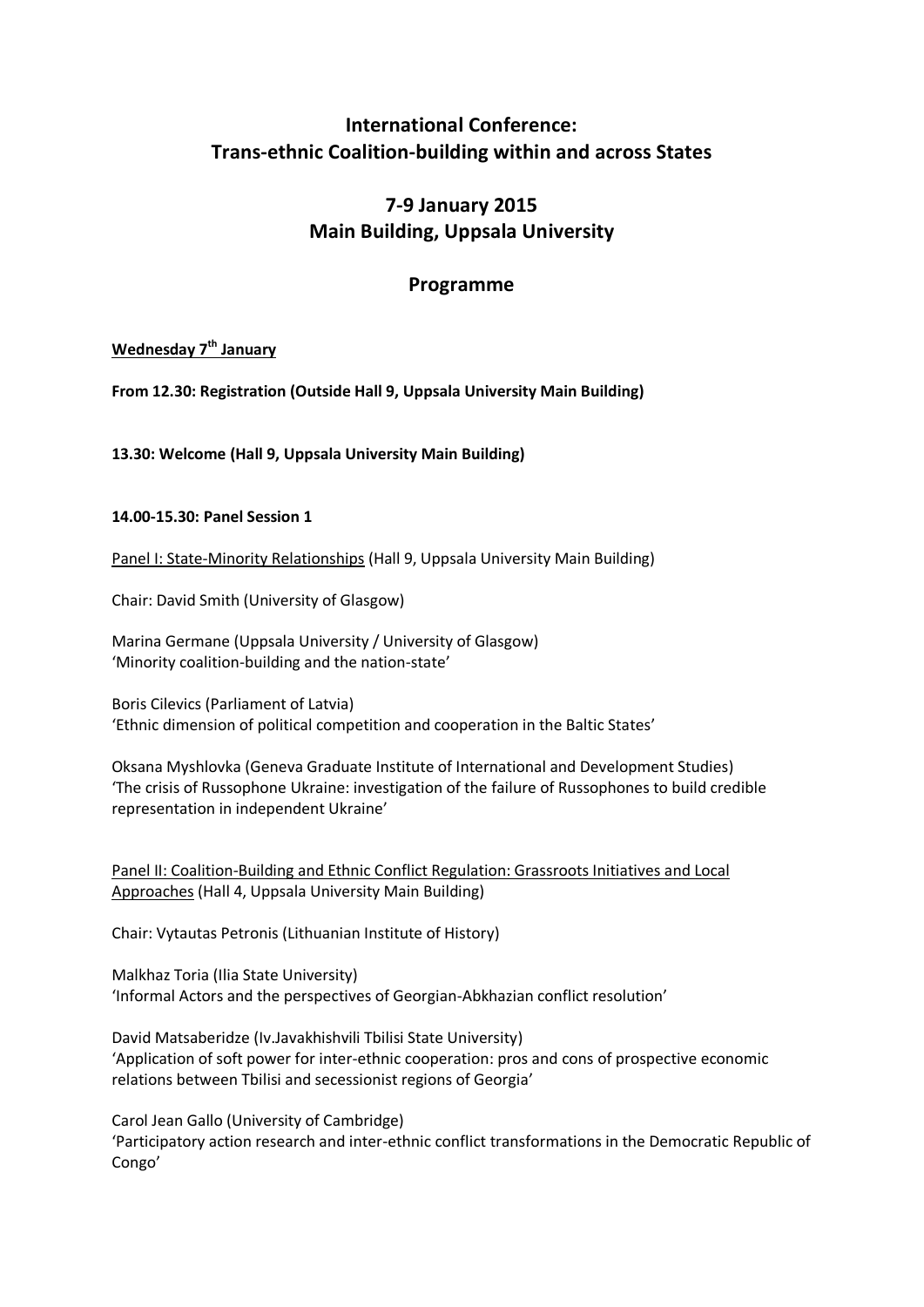#### **15.30-16.00: Coffee**

#### **16.00-17.00: Plenary Lecture (Hall 9, Uppsala University Main Building)**

Peter Vermeersch (University of Leuven) 'Presence and Representation: Roma interest and group formation on the European level'

Chair: Marina Germane (Uppsala / Glasgow)

#### **17.30: Reception (Uppsala Centre for Russian and Eurasian Studies, Gamla Torget 3)**

## **Thursday 8th January**

#### **9.00 -10.30: Panel Session 2**

Panel III: Trans-Ethnic Communality, Territoriality and Modernity (Hall 4, Uppsala University Main Building)

Chair: Martyn Housden (University of Bradford)

Ephraim Nimni (Queens University Belfast) 'Hans Kohn's vision for national-cultural autonomy in Palestine'

J. Fernando Galindo (Universidad Mayor de San Simon) 'Building interethnic coalitions for an indigenous higher education in Bolivia: an exploration into indigenous modernity'

Marko Lehti (Tampere Peace Research Institute) 'Multicultural legacies, sustainable peace and transnational futures: envisioning communality beyond the nation-state'

Panel IV: Interculturalism, Identity and Nation-Building (Hall 9, Uppsala University Main Building)

Chair: Alexander Osipov (ECMI)

Alexander Shulga (National Academy of Sciences of Ukraine) 'Interethnic dialogue under crises of national identity: the case of Ukraine'

Alua Zholdybalina (L.N. Gumiltov Eurasian National University, Kazakhstan) 'Civic values and ethnic distancing of Kazakhstan people'

Gabriela Cretu (University of Graz) 'Roma in Romania: from myth to reality'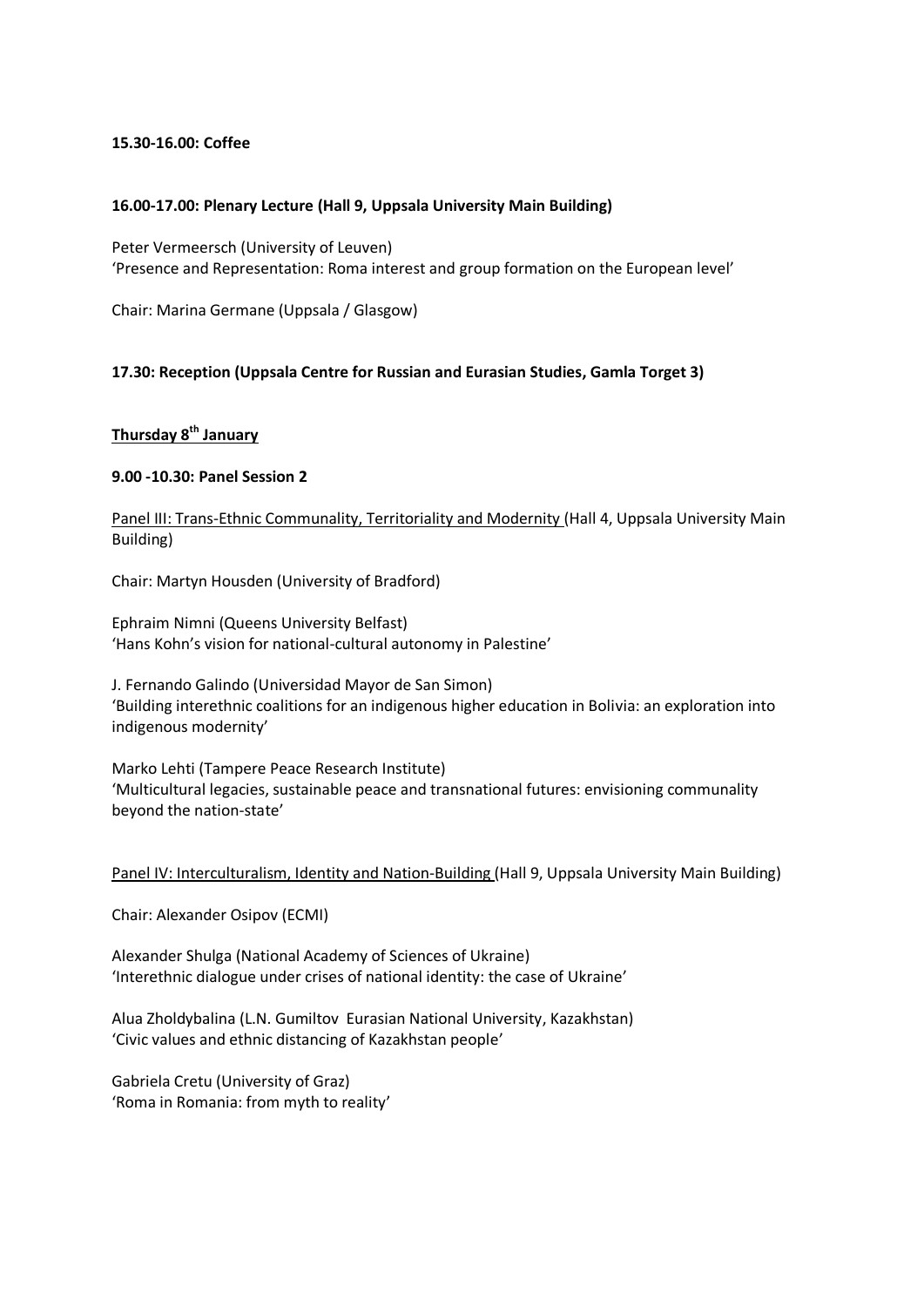Panel V: Coalition-Building and Trans-Border / Kin-State Relationships (Hall 8, Uppsala University Main Building)

Chair: Tove Malloy (ECMI)

Ewa Chylinski (European Centre for Minority Issues Caucasus Regional Office) 'Small minorities' trans-border and trans-ethnic collaboration in South Caucasus'

Jason Strakes (Ilia State University) 'Investigating sub-state diplomacy between Yezidi of the South Caucasus and Iraqi Kurdistan'

Vladislava Vladimirova (Uppsala University) 'International cooperation and the indigenous political movement in Russia: the case of the Kola'

#### **10.30-11.00: Coffee**

#### **11.00-12.30: Panel Session 3**

Panel VI: Trans-Ethnic Coalition-Building across States: Historical Perspectives (Hall 4, Uppsala University Main Building)

Chair: Marko Lehti (Tampere Peace Research Institute)

David J Smith (University of Glasgow) 'Rise, fall and revival: a century of transnational minority coalition-building in Europe'

Vytautas Petronis (Lithuanian Institute of History) 'International cooperation between national movements before 1918: the Catalan-Lithuanian example'

V. Martyn Housden (University of Bradford) 'Swinging both ways. Ethnic Germans and transnational coalition building in the 1920s'

Panel VII: Power-Sharing Arrangements and their Implications (Hall 9, Uppsala University Main Building)

Chair: Raul Carstocea (ECMI)

Stefan Wolff & Argyro Kartsonaki (University of Birmingham) 'Does Power Sharing Impede Transitional Justice after Civil Wars?'

Cera Murtagh (University of Edinburgh) 'Social protests in Bosnia & Herzegovina: the potential of cross-ethnic mobilisation in an ethnically segmented society'

Marina Andeva (Euro-Balkan University) 'Minorities in coalition governments: the case of the Republic of Macedonia'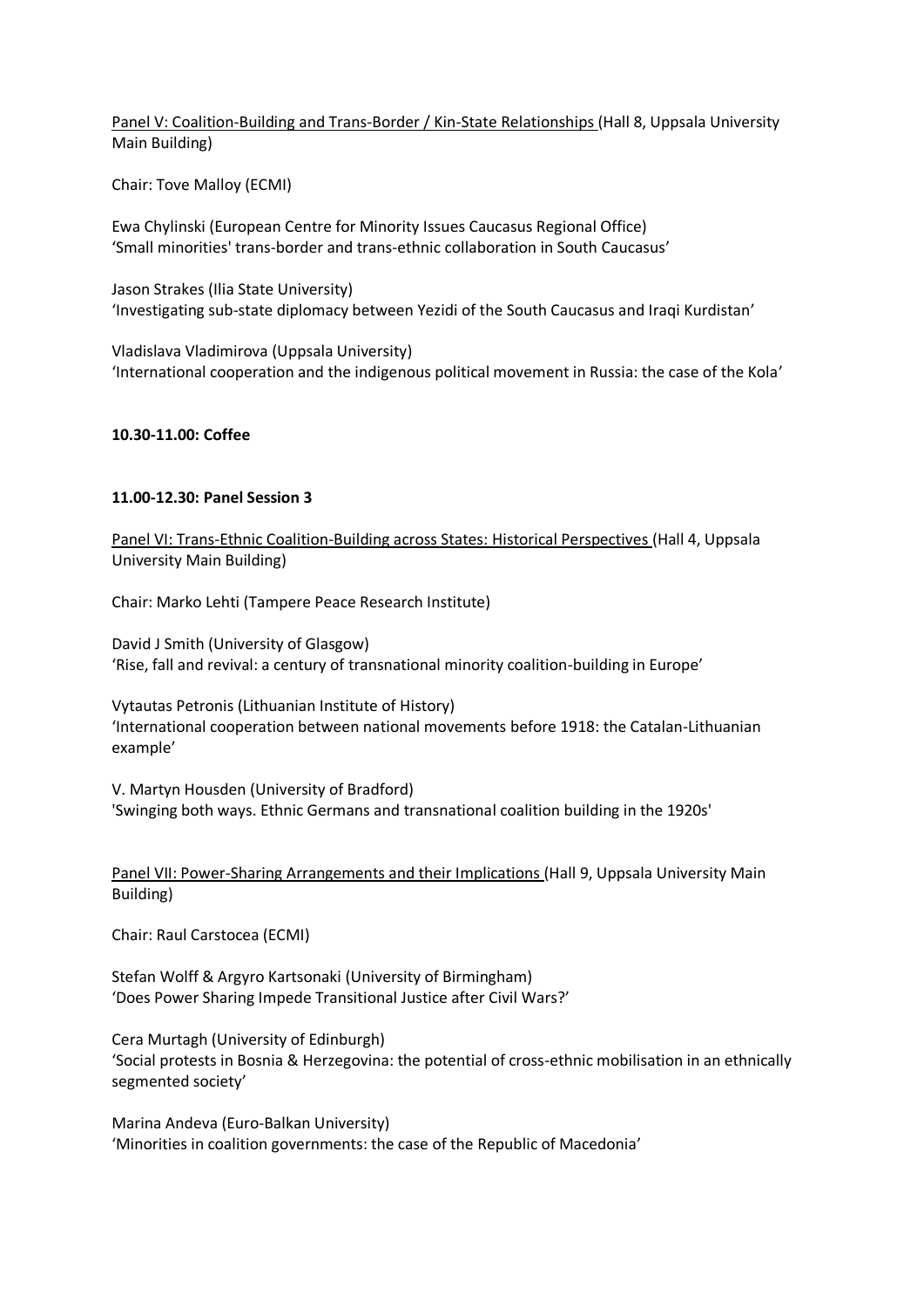## **12.30-14.00: Lunch (Café Alma, Uppsala University Main Building)**

#### **14.00-15.00: Plenary Lecture (Hall 9, Uppsala University Main Building)**

Brendan O'Leary (University of Pennsylvania) 'Ethnic coalition-building as low-level power-sharing'

Chair: Tove Malloy (ECMI)

**15.00-15.30: Coffee**

#### **15.30-17.00: Panel Session 4**

Panel VIII: Coalition-Building against Discrimination and Marginalisation (Hall 4, Uppsala University Main Building)

Chair: Judit Molnar (University of Glasgow)

Hilary Sanders (Université de Paris Est) 'Uniting ethnic communities through rights claims for immigrants: the role of immigrant advocacy organisations in urban settings'

Anna V. Kirvas (Central European University) 'Exploring xenophobia and hate crimes dynamics in the Russian Federation'

Ildikó Asztalos Morell (Uppsala University) 'Social and economic sustainability in development models utilizing ecological cultivation in rural Hungary'

Panel IX: Coalition-Building and Minority Representation in Romania, Slovakia and Serbia (Hall 9, Uppsala University Main Building)

Chair: Raul Carstocea (ECMI)

Sherrill Stroschein (University College London) 'Ethnic enclaves, reversed political dynamics and consequences for cross-group coalitions'

Andreea Carstocea (European Centre for Minority Issues, Flensburg) 'The Council of National Minorities of Romania – between formal mandate and practical functioning'

Svetluša Surová (Comenius University, Bratislava) 'Exploring the opportunities for trans-ethnic cooperation within and across Serbia through the national minority councils'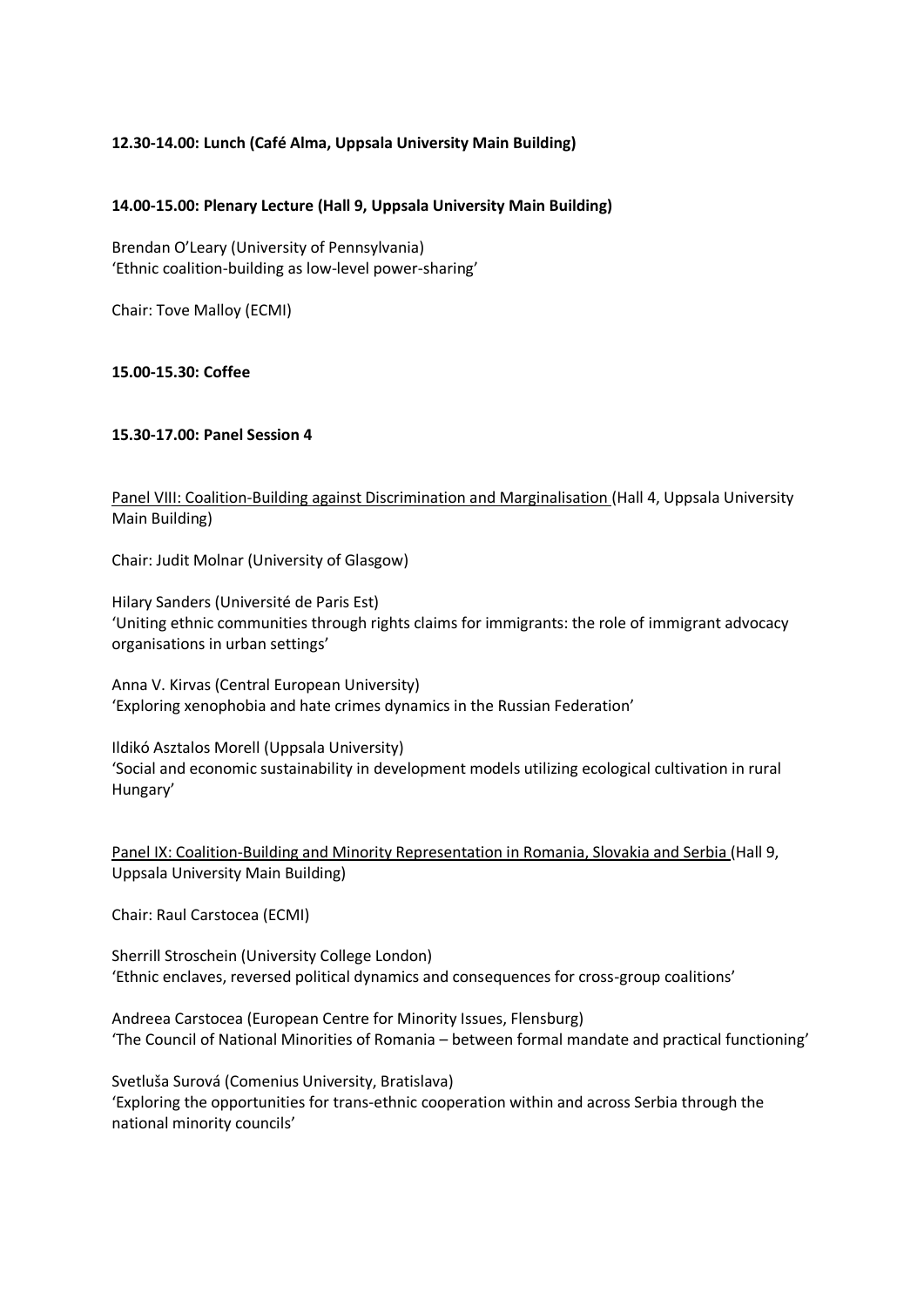#### **17.00-18.00: Tour of Museum Gustavianum [\(http://www.gustavianum.uu.se/en/?languageId=1\)](http://www.gustavianum.uu.se/en/?languageId=1)**

**18.00: Free Time**

# **Friday 9th January**

### **9.00-10.30: Panel Session 5**

Panel X: Trans-Ethnic Organisational Settings in Russia and the Former Soviet Union (Hall 9, Uppsala University Main Building)

Chair: David Smith (University of Glasgow)

Alexander Osipov (European Centre for Minority Issues, Flensburg) 'Trans-ethnic organisational settings: four roads to explanation'

Aleksey Semjonov (Legal Information Centre for Human Rights, Tallinn) 'Mechanisms for inter-ethnic dialogue in Estonia and Russia'

Mukhtar Shaikemelev (Institute for Philosophy, Political science and Religion Studies, Kazakhstan) 'The Assembly of Peoples of Kazakhstan: evolution of political technologies'

Panel XI: Coalition-Building across States in a Contemporary European Setting (Hall 4, Uppsala University Main Building)

Chair: Marina Germane

Zoltan Kantor (Research Institute for Hungarian Communities Abroad) 'Inter-ethnic and intra-ethnic cooperation between national minorities and state'

Devashree Gupta (Carleton College) 'Behind enemy lines: forging far-right nationalist coalitions in the European Union'

Marsida Bandilli (Antwerp Centre for Institutions and Multi-Level Politics) 'Interest groups coalition formation and degrees of mobilisation in cross-border cooperation programmes'

#### **10.30-11.00: Coffee**

#### **11.00-12.00: Plenary Lecture (Hall 9, Uppsala University Main Building)**

Aigul Sadvokassova (Center for Inter-Ethnic and Inter-Confessional Studies, Kazakhstan) 'Dialogue between the state and multi-ethnic society: Kazakhstan's experience'

Chair: Alexander Osipov (ECMI)